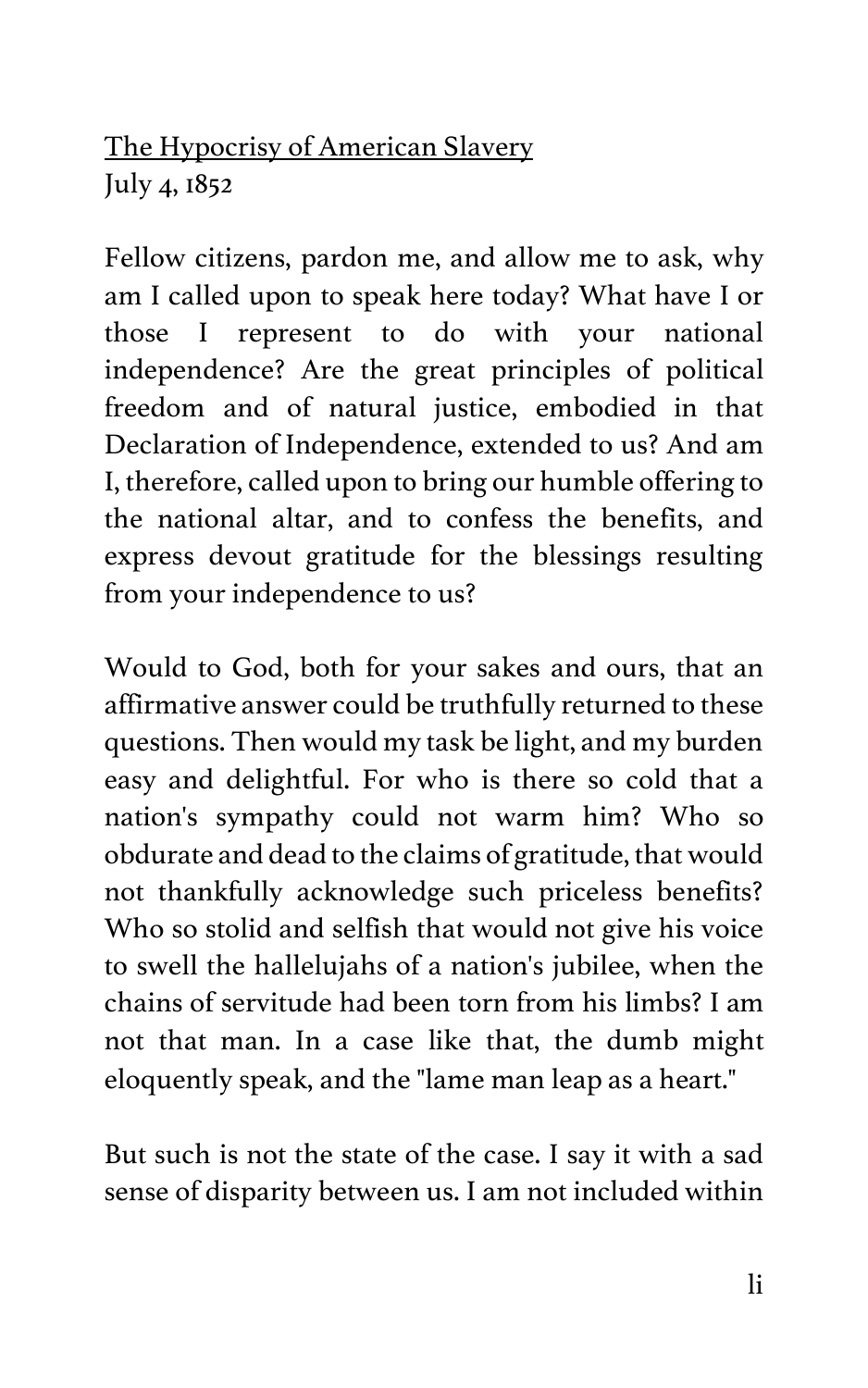the pale of this glorious anniversary! Your high independence only reveals the immeasurable distance between us. The blessings in which you this day rejoice are not enjoyed in common. The rich inheritance of justice, liberty, prosperity, and independence bequeathed by your fathers is shared by you, not by me. The sunlight that brought life and healing to you has brought stripes and death to me. This Fourth of July is yours, not mine. You may rejoice, I must mourn. To drag a man in fetters into the grand illuminated temple of liberty, and call upon him to join you in joyous anthems, were inhuman mockery and sacrilegious irony. Do you mean, citizens, to mock me, by asking me to speak today? If so, there is a parallel to your conduct. And let me warn you, that it is dangerous to copy the example of a nation (Babylon) whose crimes, towering up to heaven, were thrown down by the breath of the Almighty, burying that nation in irrecoverable ruin.

Fellow citizens, above your national, tumultuous joy, I hear the mournful wail of millions, whose chains, heavy and grievous yesterday, are today rendered more intolerable by the jubilant shouts that reach them. If I do forget, if I do not remember those bleeding children of sorrow this day, "may my right hand forget her cunning, and may my tongue cleave to the roof of my mouth!"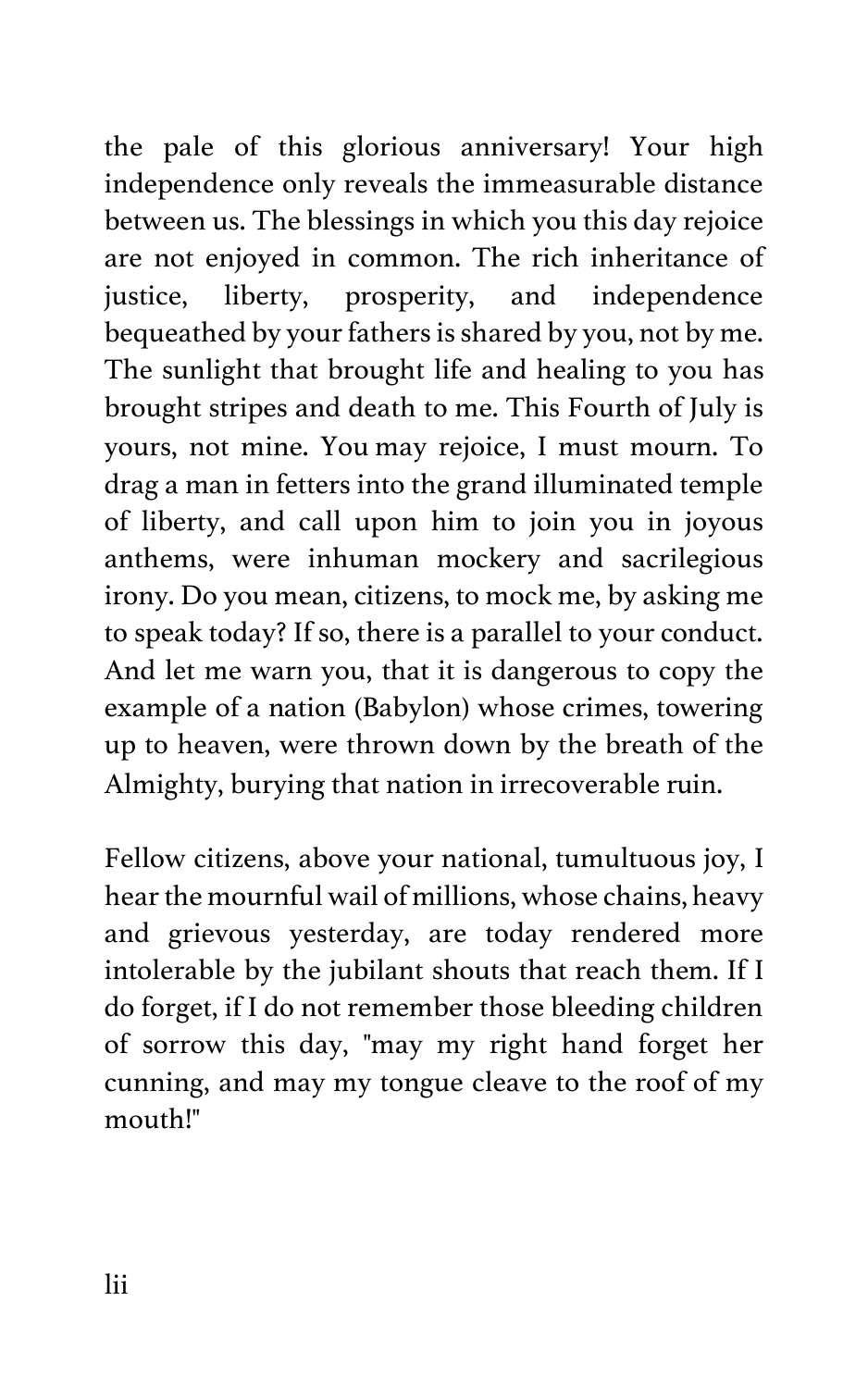To forget them, to pass lightly over their wrongs and to chime in with the popular theme would be treason most scandalous and shocking, and would make me a reproach before God and the world.

My subject, then, fellow citizens, is "American Slavery." I shall see this day and its popular characteristics from the slave's point of view. Standing here, identified with the American bondman, making his wrongs mine, I do not hesitate to declare, with all my soul, that the character and conduct of this nation never looked blacker to me than on this Fourth of July.

Whether we turn to the declarations of the past, or to the professions of the present, the conduct of the nation seems equally hideous and revolting. America is false to the past, false to the present, and solemnly binds herself to be false to the future. Standing with God and the crushed and bleeding slave on this occasion, I will, in the name of humanity, which is outraged, in the name of liberty, which is fettered, in the name of the Constitution and the Bible, which are disregarded and trampled upon, dare to call in question and to denounce, with all the emphasis I can command, everything that serves to perpetuate slavery – the great sin and shame of America! "I will not equivocate - I will not excuse." I will use the severest language I can command, and yet not one word shall escape me that any man, whose judgment is not blinded by prejudice,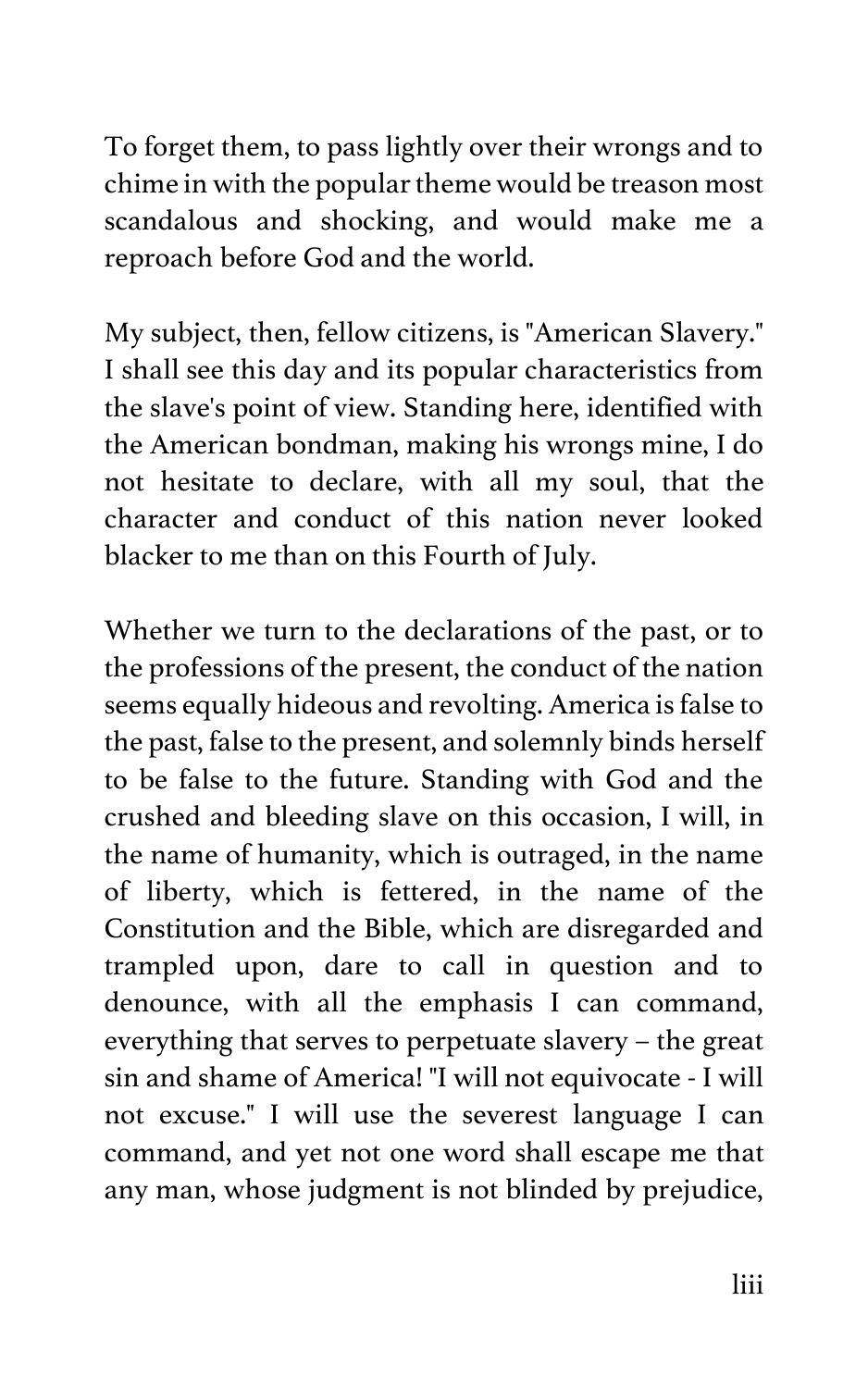or who is not at heart a slave-holder, shall not confess to be right and just.

But I fancy I hear some of my audience say it is just in this circumstance that you and your brother Abolitionists fail to make a favorable impression on the public mind. Would you argue more and denounce less, would you persuade more and rebuke less, your cause would be much more likely to succeed. But, I submit, where all is plain there is nothing to be argued. What point in the anti-slavery creed would you have me argue? On what branch of the subject do the people of this country need light? Must I undertake to prove that the slave is a man? That point is conceded already. Nobody doubts it. The slave-holders themselves acknowledge it in the enactment of laws for their government. They acknowledge it when they punish disobedience on the part of the slave. There are seventy-two crimes in the State of Virginia, which, if committed by a black man (no matter how ignorant he be), subject him to the punishment of death; while only two of these same crimes will subject a white man to like punishment.

What is this but the acknowledgment that the slave is a moral, intellectual, and responsible being? The manhood of the slave is conceded. It is admitted in the fact that Southern statute books are covered with enactments, forbidding, under severe fines and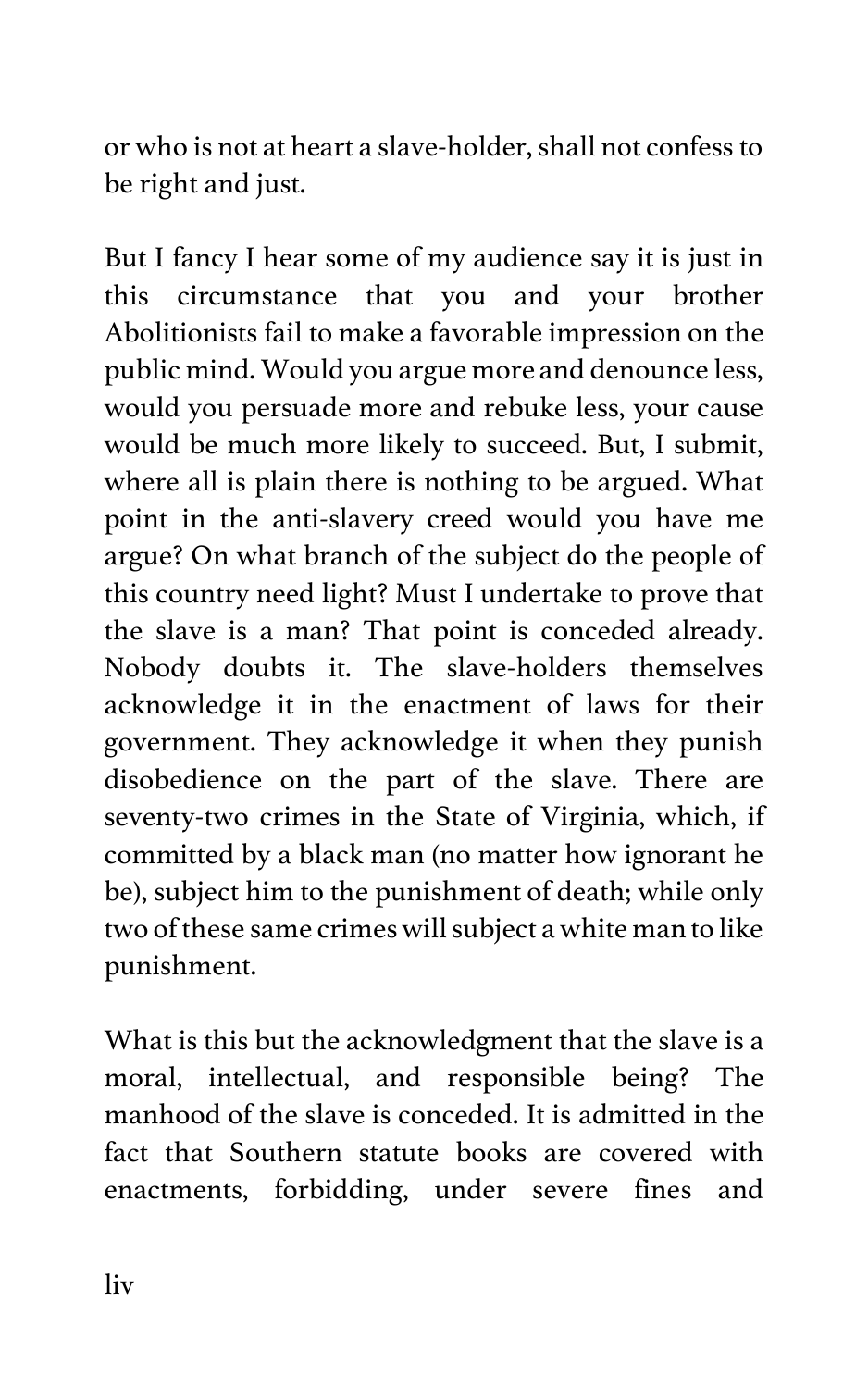penalties, the teaching of the slave to read and write. When you can point to any such laws in reference to the beasts of the field, then I may consent to argue the manhood of the slave. When the dogs in your streets, when the fowls of the air, when the cattle on your hills, when the fish of the sea, and the reptiles that crawl, shall be unable to distinguish the slave from a brute, then I will argue with you that the slave is a man!

For the present it is enough to affirm the equal manhood of the Negro race. Is it not astonishing that, while we are plowing, planting, and reaping, using all kinds of mechanical tools, erecting houses, constructing bridges, building ships, working in metals of brass, iron, copper, silver, and gold; that while we are reading, writing, and ciphering, acting as clerks, merchants, and secretaries, having among us lawyers, doctors, ministers, poets, authors, editors, orators, and teachers; that we are engaged in all the enterprises common to other men -- digging gold in California, capturing the whale in the Pacific, feeding sheep and cattle on the hillside, living, moving, acting, thinking, planning, living in families as husbands, wives, and children, and above all, confessing and worshipping the Christian God, and looking hopefully for life and immortality beyond the grave -- we are called upon to prove that we are men?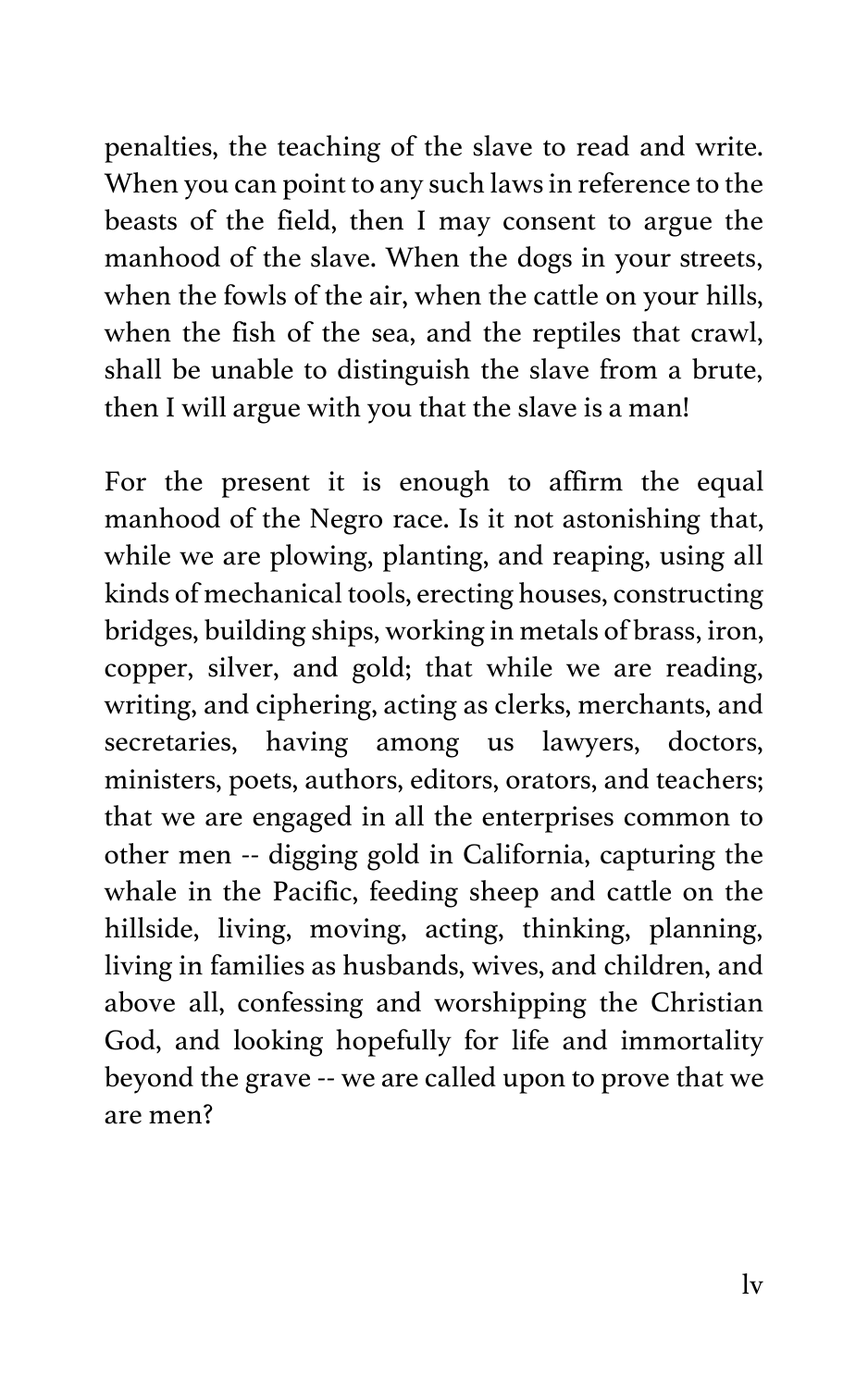Would you have me argue that man is entitled to liberty? That he is the rightful owner of his own body? You have already declared it. Must I argue the wrongfulness of slavery? Is that a question for republicans? Is it to be settled by the rules of logic and argumentation, as a matter beset with great difficulty, involving a doubtful application of the principle of justice, hard to understand? How should I look today in the presence of Americans, dividing and subdividing a discourse, to show that men have a natural right to freedom, speaking of it relatively and positively, negatively and affirmatively? To do so would be to make myself ridiculous, and to offer an insult to your understanding. There is not a man beneath the canopy of heaven who does not know that slavery is wrong for him.

What! Am I to argue that it is wrong to make men brutes, to rob them of their liberty, to work them without wages, to keep them ignorant of their relations to their fellow men, to beat them with sticks, to flay their flesh with the lash, to load their limbs with irons, to hunt them with dogs, to sell them at auction, to sunder their families, to knock out their teeth, to burn their flesh, to starve them into obedience and submission to their masters? Must I argue that a system thus marked with blood and stained with pollution is wrong? No - I will not. I have better employment for my time and strength than such arguments would imply.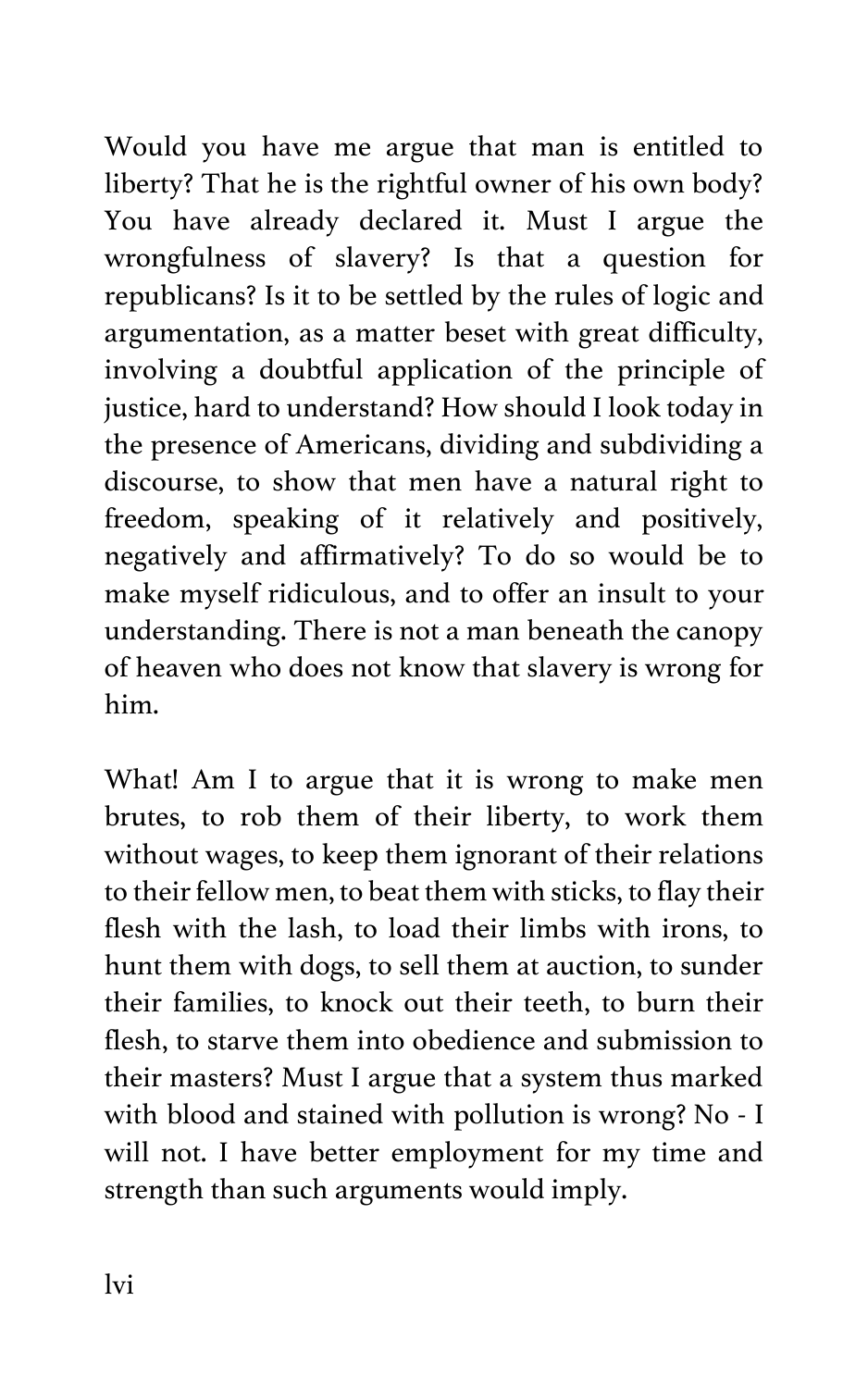What, then, remains to be argued? Is it that slavery is not divine; that God did not establish it; that our doctors of divinity are mistaken? There is blasphemy in the thought. That which is inhuman cannot be divine. Who can reason on such a proposition? They that can, may - I cannot. The time for such argument is past.

At a time like this, scorching irony, not convincing argument, is needed. Oh! had I the ability, and could I reach the nation's ear, I would today pour out a fiery stream of biting ridicule, blasting reproach, withering sarcasm, and stern rebuke. For it is not light that is needed, but fire; it is not the gentle shower, but thunder. We need the storm, the whirlwind, and the earthquake. The feeling of the nation must be quickened; the conscience of the nation must be roused; the propriety of the nation must be startled; the hypocrisy of the nation must be exposed; and its crimes against God and man must be denounced.

What to the American slave is your Fourth of July? I answer, a day that reveals to him more than all other days of the year, the gross injustice and cruelty to which he is the constant victim. To him your celebration is a sham; your boasted liberty an unholy license; your national greatness, swelling vanity; your sounds of rejoicing are empty and heartless; your shouts of liberty and equality, hollow mock; your prayers and hymns, your sermons and thanksgivings, with all your religious